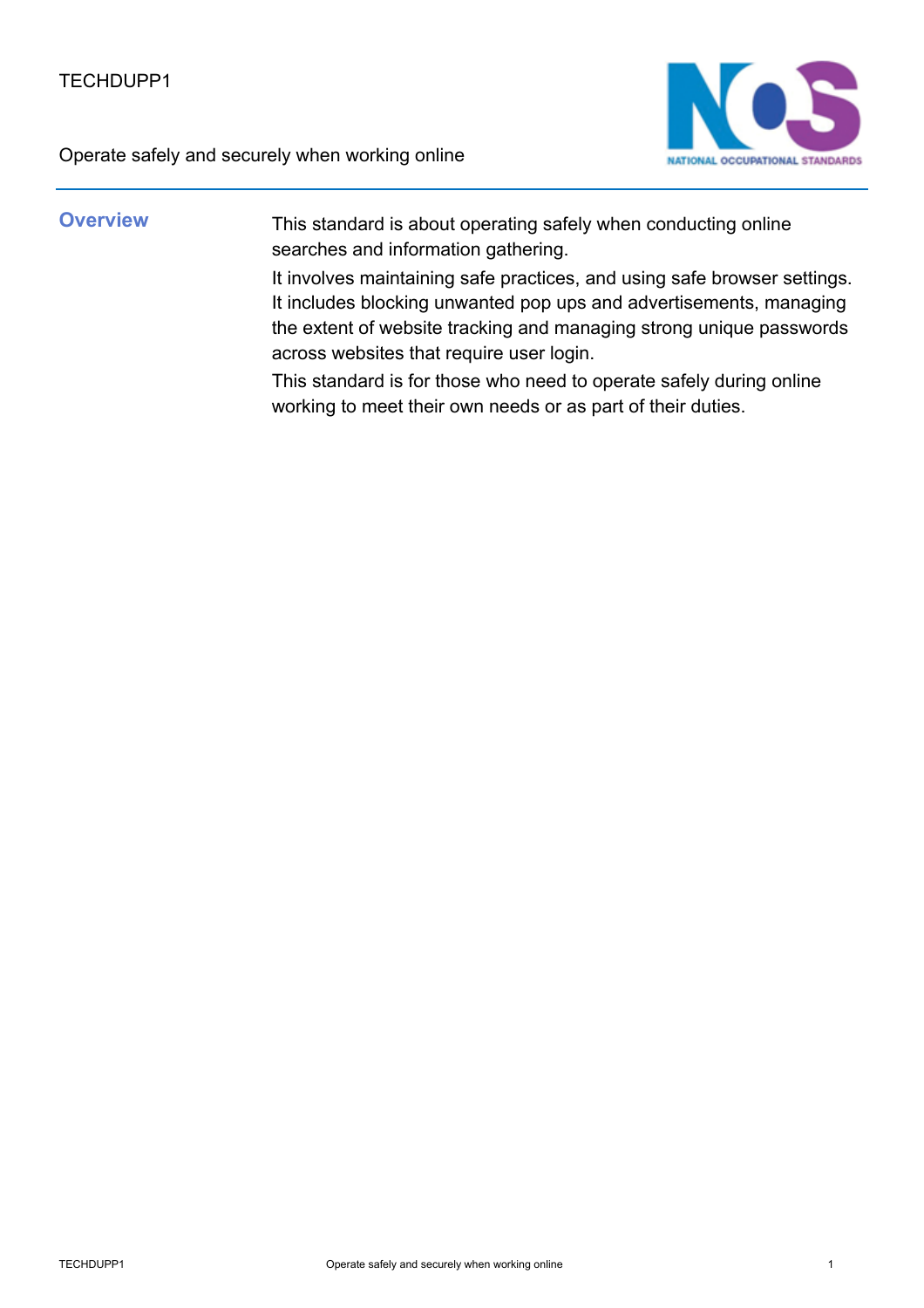

## **Performance criteria**

*You must be able to:*

- 1. Follow organisational procedures to share information securely when working online
- 2. Review software application access privileges and password authentication requirements carefully prior to installation on digital devices
- 3. Keep browser software updated to maintain online privacy and security resilience in line with organisational standards
- 4. Block browser pop-ups by turning them off in browser settings
- 5. Use ad blockers to stop webpages showing unwanted advertisements
- 6. Set do-not-track requests to websites to prevent them collecting or tracking browsing data
- 7. Clear web browser cache regularly to limit data tracking
- 8. Manage cookies when browsing websites to prevent unwanted data gathering
- 9. Use a password manager to implement, maintain and oversee the adoption of unique strong passwords for user authenticated websites
- 10. Check that antivirus protection is up to date in line with organisational procedures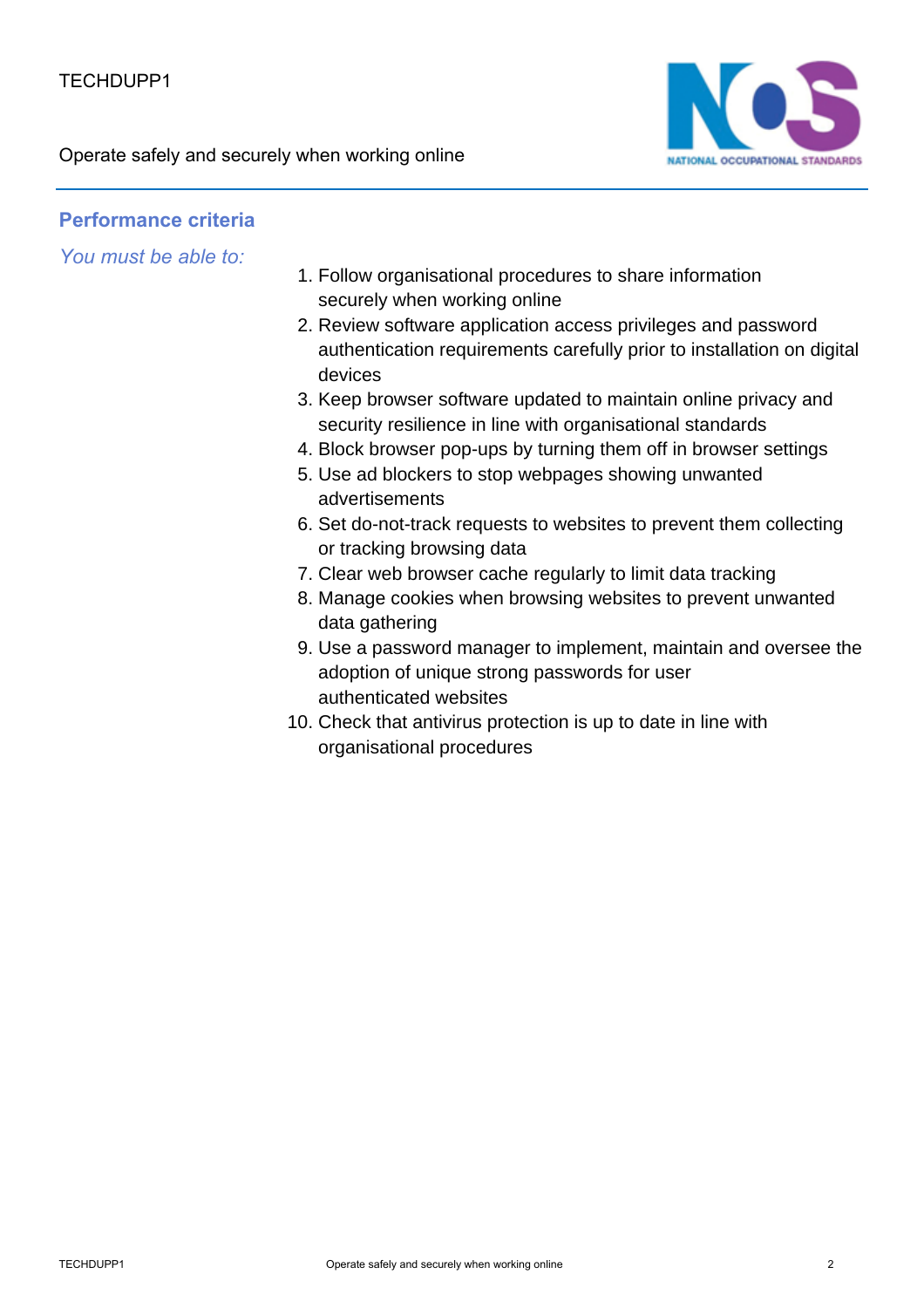

## **Knowledge and understanding**

*You need to know and*

- *understand:* That a digital footprint is data left by online activity, including<br>1. seemb bistery and websites/sesial madia platforms visited search history and websites/social media platforms visited, uploaded photos and information sent to online services
	- 2. The implications of sharing personal information online
	- 3. Why websites track browsing activity
	- 4. Understand browser security features and how to use them
	- 5. The dangers of using the same or similar passwords across websites
	- 6. What is meant by unique strong passwords
	- 7. The role of cookies in tracking browsing activity
	- 8. The need to manage cookies when browsing websites
	- 9. How to identify websites as secure
	- 10. When personal information may be stored by devices
	- 11. That website software can personalise online experiences and target advertisements
	- 12. The key rights available under data protection law
	- 13. The importance of maintaining up-to-date antivirus software protection